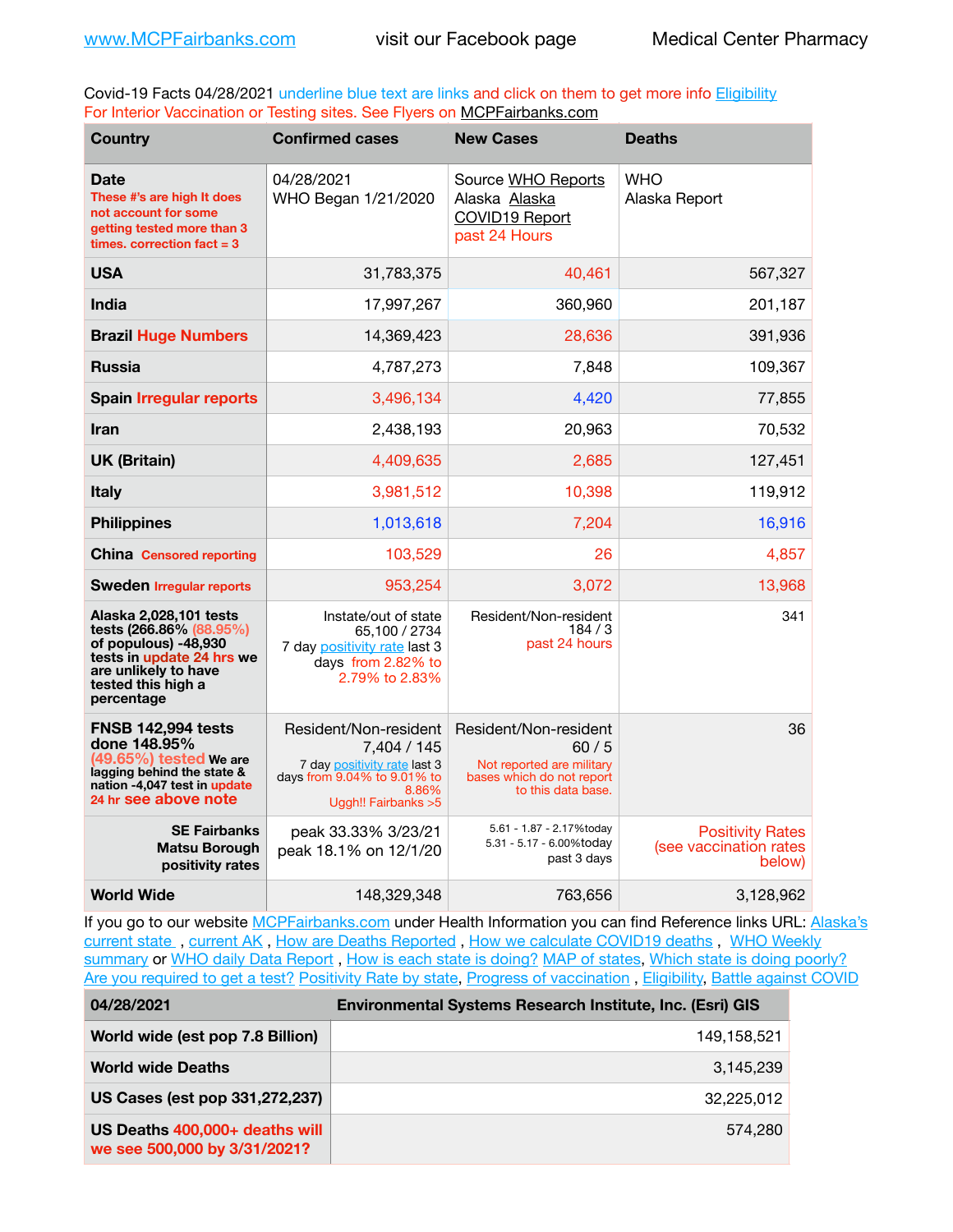## FDA has recommended a pause in the distribution of the Johnson and Johnson vaccine. Due to increase risks of blood thrombosis in young 18-48 y/o women.

Impact of COVID-19 on the US Healthcare system

Estimated US Population 331.3 million 194.71% (64.9%) have been tested (644.5 million) Estimated 5% of US population will test positive for Covid-19 16.56 million (currently 32.2 Million (9.74%) of population tested positive vs Alaska (8.57%) we have currently tested an est. 644.5 million based on 32.2 mill that have tested positive discount some of these numbers by 67% to account for multiple testing of same person.

If 8% will require hospitalization of the 16.56 million positive cases, we would need 1.325 million beds. Estimated by the American Hospital Association there are 800,000 staffed beds available.

The US has 2.8 hospital beds per 1000 our needs could be 56, China had 4.3, Italy 3.2, South Korea 12.3

The USNS Mercy and Comfort added 2,000 staffed beds, not ICU

Of these estimated to be admitted to ICU **860,000**, to ICU beds

 The Needs The US has 16,000 ICU beds we have 68,000-85,000 beds US could need 299,000 beds with ventilators  $\leq$ 16,000 ventilators

**Summation:** Estimated needs could be 1.325 million hospitalized beds for just COVID-19 patients alone. If positives represents 5% of test run, then approximately 644.5 million have been tested, we have no idea how many tests have been run or how many multiple tests conducted on the same person, resulting in 32.2 million positive tests run with 574,280 with 1006 deaths in the past 24 hours, ave 2320/day. In AK, with 65,100 positive cases 8.57% of Alaska, 1,476 hospitalizations, and 341 deaths. Hospitalization rate is 2.27% of those that test positive, Death Rate 0.524% overall or 23.10% of those hospitalized. Those >60 y/o represent 15% of positive cases, yet represent 80% of deaths. 566,722 vaccines given equal approximately 259,448 (34.14%) completed

series and 307,274 (40.43%) vaccinated once of population

Normal ICU stay 5-7 days, estimated ICU stay for COVID-19 2-3 weeks and they could tie up a ventilator for that length of time also, helping only 1/3 as many patients.

This is why we need to flatten the curve by social spacing and only essential travel.

Expected Death (these are just estimates based on other countries) if 5% of the US Population (16.56 million) test positive we are now at 29.137 million positive (8.8%) and if

1% die = 165,600 people

2% die = 311,200 people

3% die = 496,800 people

6% die = 993,600 people obviously we have passed the 1.325 million positive cases we are 29.137 million so if 5% of the US population (16.56 million) test positive and 6% of those die = 993,600 deaths if no vaccine, or if 3.09% (511,704) will die, but we are 104.8% of the way there in 52 weeks (1 year).

World wide death rate of positive tests actually 2.11%. The US is at 573,274 1.78% of those actually tested positive, that is 70% lower death rate than when we started in 3/2020 , started at 6%. But we are slipping Death % have gone from 1.67 to 1.82%. There are 7.8 Billion people in the world 331 million live in the US (4.2% of the world's population) 9.74% have tested positive. The US deaths represents 18.26% of the world's death numbers and 21.60% of worldwide confirmed cases.

In comparison to the flu in the US.

CDC Estimates. From 2010 to 2016, the flu-related death rate was between 12,000 and 56,000, with the highest season being 2012 to 2013 and the lowest being 2011 to 2012. Most deaths are caused by complications of the flu, including pneumonia or a secondary bacterial infection of the heart or brain. or 2,000 to 9,333 per year. In 2020 in the US has 19 million cases 180,000 hospitalized and 10,000 (0.052%) have died, typically it is 2% will die, compared to 1.78% with COVID19. 194.71% (US), 266.86% (Alaska), & 148.95% (Fbks) are still too few to protect us from future outbreaks. Experts feel that we need either need people to get infected with the virus and develop antibodies or get vaccinated to create immune antibodies to protect us, that we need >60% of the population to have positive antibody tests and preferably 70-90%, one expert felt they would not feel confident til >85% were positive, to give assurance (herd immunity) in order to go without masks and social distancing. NY City seems to have the highest number at 20%. Testing is so important. Currently we are testing at 45.57 Million tests per month. At this rate to test everyone once it will take 7.2 months or over 0.59 years. To test 3 times it would take 21.60 months or 1.77 years

The [Flu](https://lnks.gd/l/eyJhbGciOiJIUzI1NiJ9.eyJidWxsZXRpbl9saW5rX2lkIjoxMDMsInVyaSI6ImJwMjpjbGljayIsImJ1bGxldGluX2lkIjoiMjAyMTAyMjYuMzYwNDA3NTEiLCJ1cmwiOiJodHRwczovL3d3dy5jZGMuZ292L2ZsdS93ZWVrbHkvb3ZlcnZpZXcuaHRtIn0.ePMA_hsZ-pTnhWSyg1gHvHWYTu2XceVOt0JejxvP1WE/s/500544915/br/98428119752-l) (Influenza kills approximately 1-2% of those infected ([1.6% positivity in Alaska](http://dhss.alaska.gov/dph/Epi/id/SiteAssets/Pages/influenza/trends/Snapshot.pdf) zero deaths for flu), SARS killed 800 people total, COVID19 appears to kill  $1.78\% > 572,614$  of those that test positive (9.72% of US COVID) or 12.3% less deadly than the flu and seems to be more contagious. (Seems to spread more readily) Flu [rates dropped from 300 to single digits this year](https://lnks.gd/l/eyJhbGciOiJIUzI1NiJ9.eyJidWxsZXRpbl9saW5rX2lkIjoxMDEsInVyaSI6ImJwMjpjbGljayIsImJ1bGxldGluX2lkIjoiMjAyMTAyMjYuMzYwNDA3NTEiLCJ1cmwiOiJodHRwOi8vZGhzcy5hbGFza2EuZ292L2RwaC9FcGkvaWQvUGFnZXMvaW5mbHVlbnphL2ZsdWluZm8uYXNweCJ9.oOe3nt2fww6XpsNhb4FZfmtPfPa-irGaldpkURBJhSo/s/500544915/br/98428119752-l) note the start of mask wearing impacted flu numbers.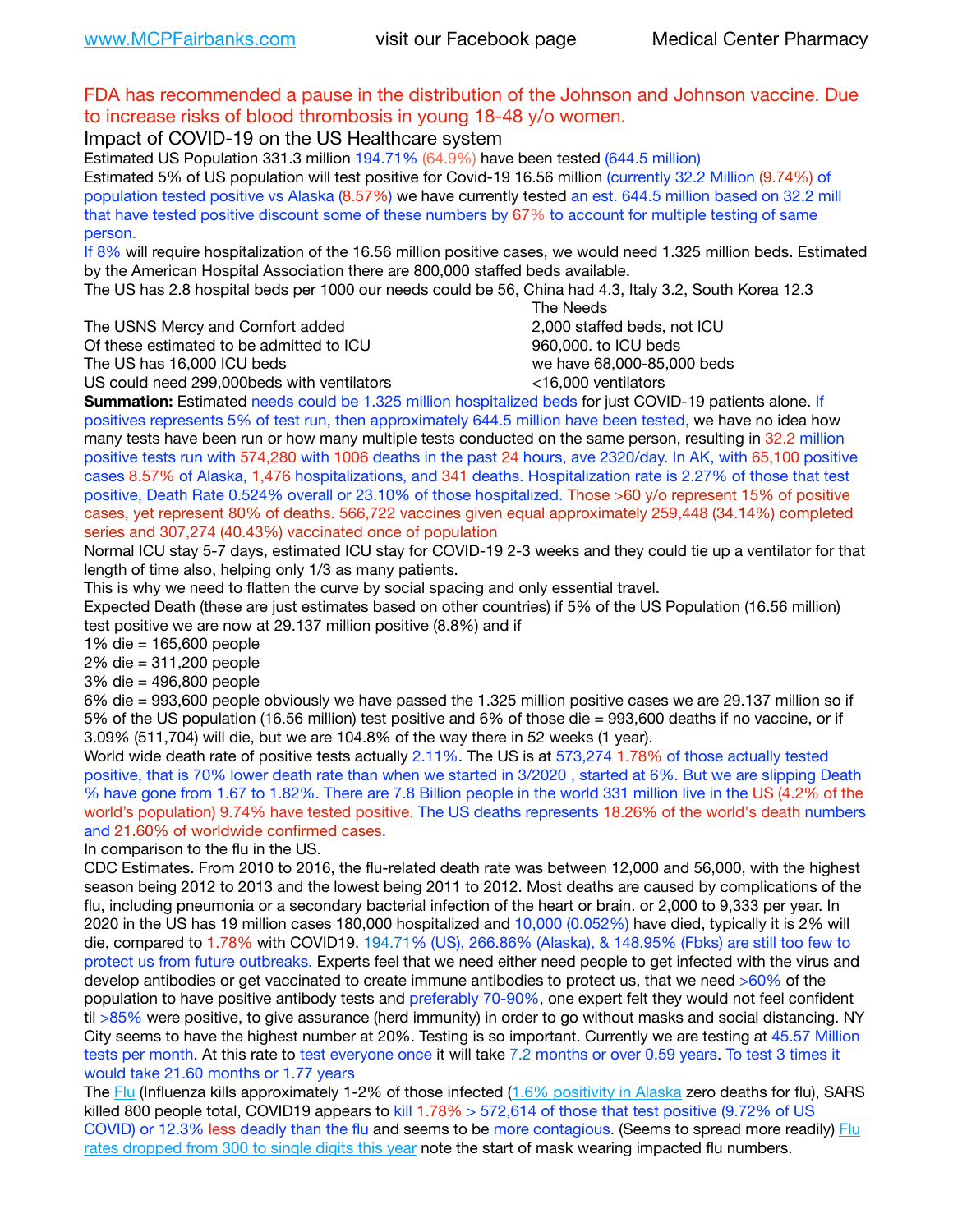Alaska has 65,100 so far, 7,404 in Fairbanks or 1 of every 9 of Alaskans, and with 36 of 341 deaths 1 in 9, the first case was transient foreign airline crew member. Interesting, the Source of Alaska's SARS-Cov2 virus originated not from East Asia by travelers or the west coast (Washington where it was first observed) , but came from the east coast of the US, and they were inoculated first from Europe, accordingly from New York's Governor and CDC. Currently 36 Variants known, only 6 of major concern in the US. (Europe's (china's)) Primary, plus an Ohio variant (COH.20G/501Y), California, [UK](https://www.cdc.gov/coronavirus/2019-ncov/transmission/variant-cases.html) (B.1.1.7), (7) South African (1.351), and (2) Brazil (P.1), we have seen 5, Europe's (China) [variant,](https://www.webmd.com/lung/news/20210318/cdc-who-create-threat-levels-for-covid-variants?ecd=wnl_cvd_031921&ctr=wnl-cvd-031921&mb=kYbf7DsHb7YGjh/1RUkcAW0T6iorImAU1TDZh18RYs0=_Support_titleLink_2) California, Brazil, UK, South Africa, in Alaska so far, the last 3 in particular as they have a 50% increase in transmissibility vs 20% in the others over the China variant.

**Best practice protection** is good personal Hygiene do not touch eyes, nose, mouth, wash hands frequently for at least 20-30 seconds, before you touch your face, and observe personal spacing of 6-18 feet. Remove your shoes in your house, frequently clean surface areas, let the cleaner sit 15-20 sec before wiping off. **We are recommending to wear any kind of mask.**

Drug treatment is being researched, but as yet not been verified, only suggested. Best to isolate those sick and isolate those most susceptible (old and preconditioned with risk factors)

**Risk factors:** Cardiovascular disease (56.6%), Obesity (41.7%), Diabetes (33.8%), age >60, respiratory problems, especially smokers or those who vape, High Blood Pressure

If you have been exposed self isolate for 2-4 weeks

One episode in China, a man tested negative for 27 days before showing symptoms. So Isolation may want to be considered up to 4 weeks not just 10-14 days.

Italy 1 in 10 positive cases admitted to ICU due to Hypoxic failure requiring mechanical ventilation. In NY it was 1 in 7 that required hospitalization, of the 5700 hospitalized 2634 were discharged (79% (2081)) or added (21%(553)), 9 in 10 put on a ventilator died.

Public policy development and education is important. **How Long does Covid-19 stay on objects**  $\Delta$ ir (dropleto in air, sneeze/cough) up to 3 hours

| All (dioplets in all, sheeze/cough) | ap to 3 Hours |                            |
|-------------------------------------|---------------|----------------------------|
| Copper                              | 4 hrs         |                            |
| skin (SARS-COV2)                    | 9.04 hrs      | (Influenza virus 1.82 Hrs) |
| droplets on skin (sneeze)           | 11 hours      |                            |
| Cardboard (Amazon Box)              | 24 hrs        |                            |
| Plastic surfaces/Stainless Steel    | 72 hours      |                            |
|                                     |               |                            |







Vaccination in Alaska by Age

### Updated graph numbers.

#### Project outward

| Exhalation can spray           | $1.5$ m $(4.9$ ft)     |
|--------------------------------|------------------------|
| spittle (droplets)             |                        |
| Coughing                       | $2 \text{ m}$ (6.6 ft) |
| Sneeze                         | 6 m (19.7 ft)          |
| Development of immune response |                        |

Early viral testing tests to see if you currently have the virus.

Later antibody testing tells us if you have been exposed and survived. But does not tells us if you have immunities to the virus. We will need to have both tests done in order to

open the community..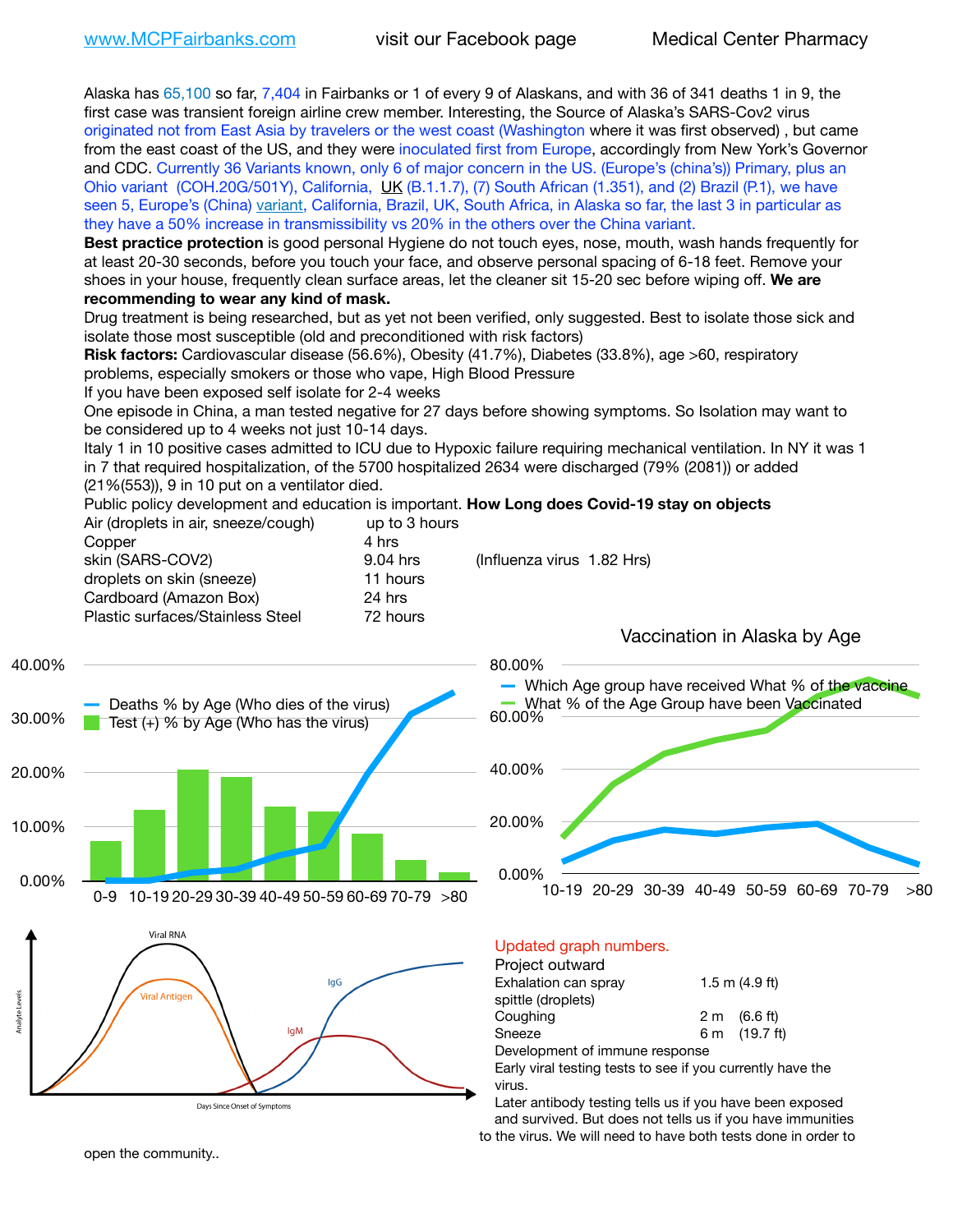Viral Antigen and Viral RNA tells us you have the disease and can spread the disease and can or are currently sick. IgM (short term) and IgG (long term antibodies) tells us you have experienced the virus or had the vaccine, and got over it. You may be resistant if your [antibody levels](https://www.cdc.gov/coronavirus/2019-ncov/lab/resources/antibody-tests.html) are high enough. [Current](https://l.facebook.com/l.php?u=https://www.itv.com/news/2020-10-26/covid-19-antibody-levels-reduce-over-time-study-finds?fbclid=IwAR3Dapzh1qIH1EIOdUQI2y8THf7jfA4KBCaJz8Qg-8xe1YsrR4nsAHDIXSY&h=AT30nut8pkqp0heVuz5W2rT2WFFm-2Ab52BsJxZZCNlGsX58IpPkuVEPULbIUV_M16MAukx1Kwb657DPXxsgDN1rpOQ4gqBtQsmVYiWpnHPJo2RQsU6CPMd14lgLnQnFWxfVi6zvmw&__tn__=-UK-R&c%5B0%5D=AT1GaRAfR_nGAyqcn7TI1-PpvqOqEKXHnz6TDWvRStMnOSH7boQDvTiwTOc6VId9UES6LKiOmm2m88wKCoolkJyOFvakt2Z1Mw8toYWGGoWW23r0MNVBl7cYJXB_UOvGklNHaNnaNr1_S7NhT3BSykNOBg) [View of antibodies/immunity](https://www.livescience.com/antibodies.html)[.](https://www.itv.com/news/2020-10-26/covid-19-antibody-levels-reduce-over-time-study-finds) We have tested currently 266.86% (88.95%) of the Alaskan population and over little over 194.71% (64.9%) of the US population, discount these numbers by 67% to reflect multiple testing of the same person. To be safe, we need at least 25% to see if we are making progress, [60%](https://www.jhsph.edu/covid-19/articles/achieving-herd-immunity-with-covid19.html) to [barely qualify](https://www.nature.com/articles/d41586-020-02948-4) to be safe, and [70-90%](https://www.mayoclinic.org/herd-immunity-and-coronavirus/art-20486808) to be assured we will not see a second wave of sickness. Some experts will [not feel safe til we are at 85%.](https://www.bannerhealth.com/healthcareblog/teach-me/what-is-herd-immunity)

Three types of clinical laboratory COVID-19 or SARS-CoV-2 tests are being developed:

Molecular Gene sequencing (current method), Viral antigen (testing parts of the virus), Host antibody tests (serology). They detect the virus in different ways.

Mask & [Mask Usage:](https://www.nationalgeographic.com/history/2020/03/how-cities-flattened-curve-1918-spanish-flu-pandemic-coronavirus/) N95 filter out 95% of the particles in the air 3 microns in size or larger.

Mold sizes are about 10-12 microns in size. Bacteria are larger, so is dust

Gas molecules and viruses are smaller. PM2.5 are 2.5 microns in size.

**Viruses** can be 1 micron in size, 0.3 micron in size, or 0.1 microns in size, so they **will pass right through**. **We recommend wearing any mask, the mask may provide up to 5 times the protection** ver **wearing no mask at all**. It still **does not protect** the wearer from contracting the infection, it **can inhibit** the spreading, something is **better than nothing at all**.

**Remember there is a clean side ( the side towards you) and a dirty side,** the side to the contaminated air is dirty. If you are COVID positive then this is reversed. When handling the mask, do not touch the dirty side and then touch your face, Wash properly your hands first after touching the dirty side before touching your face. If you are infected the dirty side is the inside surface of the mask. Wash your homemade mask in hot water wash >133F (for at least 10 minutes) and rinse to sanitize with high heat >133F Plus and a weak bleach or peroxide (not Both) the mask. Daily if possible. If you are a frontline health care provider with a homemade fabric mask 2 hours. Do not touch the dirty side.

**Alcohol solutions** should be 60-80% alcohol **70%** is optimal. **Keep wet and rub 30 seconds**, or Happy Birthday song sung 3 times. **Hydrogen peroxide diluted to 2%** or 4 teaspoonful per quart of water (20ml per 946ml) Bleach the same ratio **Vinegar and ammonia are good cleaning agents, but not disinfectants**. **Do not mix** any of these agents together, toxic fumes can result. **Disinfectants, in order to be effective**, should remain on the applied surface, to be cleaned moist **(wet) for 30 seconds to 4 minutes** depending on material. Caution may dissolve glue or adhesives or bleach and discolor items, check with manufacturers. Do not let it get inside electronic devices. UV (10 minutes), [UV light](http://www.docreviews.me/best-uv-boxes-2020/?fbclid=IwAR3bvFtXB48OoBBSvYvTEnKuHNPbipxM6jUo82QUSw9wckxjC7wwRZWabGw) only kills where it can see.

#### **Myths**

Taking hot baths, using colloidal silver, eating garlic soup, gargling with bleach are not proven to be effective. We have already seen using chloroquine taking the wrong form in the wrong dose can be fatal, one death and one critically injured. (see Arizona couple after listening to the president)

**We have heard of all kinds of cures.** To date there is no curative or preventative treatments, only supportive therapy. At this point there is **no proof** that Quinine, zinc, Hydroxychloroquine, Chloroquine, or Vitamin C works. As they say wives-tale at best, irresponsible reporting most likely. We have seen no information that they work, ineffective dosing issues, over-dosing issues, permanently killing the senses of smell or taste, inappropriate usage, cardiac arrhythmias, and death from the usage of these agents have been reported.

The virus may die out with heat of summer, or cold weather, this is a myth, There are a couple of studies at show the virus can withstand 98F. We know the body tries to use up to 104F to potentiate our immune system, to kill viruses. Taking NSAID, Aspirin, Ach-Inhibitors, Arb's and you get the COVID-19 infection are not contraindicated and no clinical evidence that says you should stop any of these classes of medications. It would be misguided and ill advised if you did so In other words, Unless your doctor makes changes, keep taking your medications unless told to do otherwise.

As of 12/21/20, DHSS is aware of 11 reports regarding possible allergic reactions from Alaska's hospitals to CDC: Bartlett Regional Hospital (8), Providence Alaska (2) and Fairbanks Memorial Hospital (1). Two were identified as anaphylaxis and one of those resulted in hospitalization for ongoing monitoring. In the other three cases, symptoms were mild and not considered anaphylaxis. Symptoms have resolved in all cases and the hospitalized patient has been discharged and is doing well. The CDC said there appears to be no obvious geographic clustering of these reactions, nor was a specific production lot involved. People who experience anaphylaxis after the first dose should not receive a second dose, according to CDC recommendations.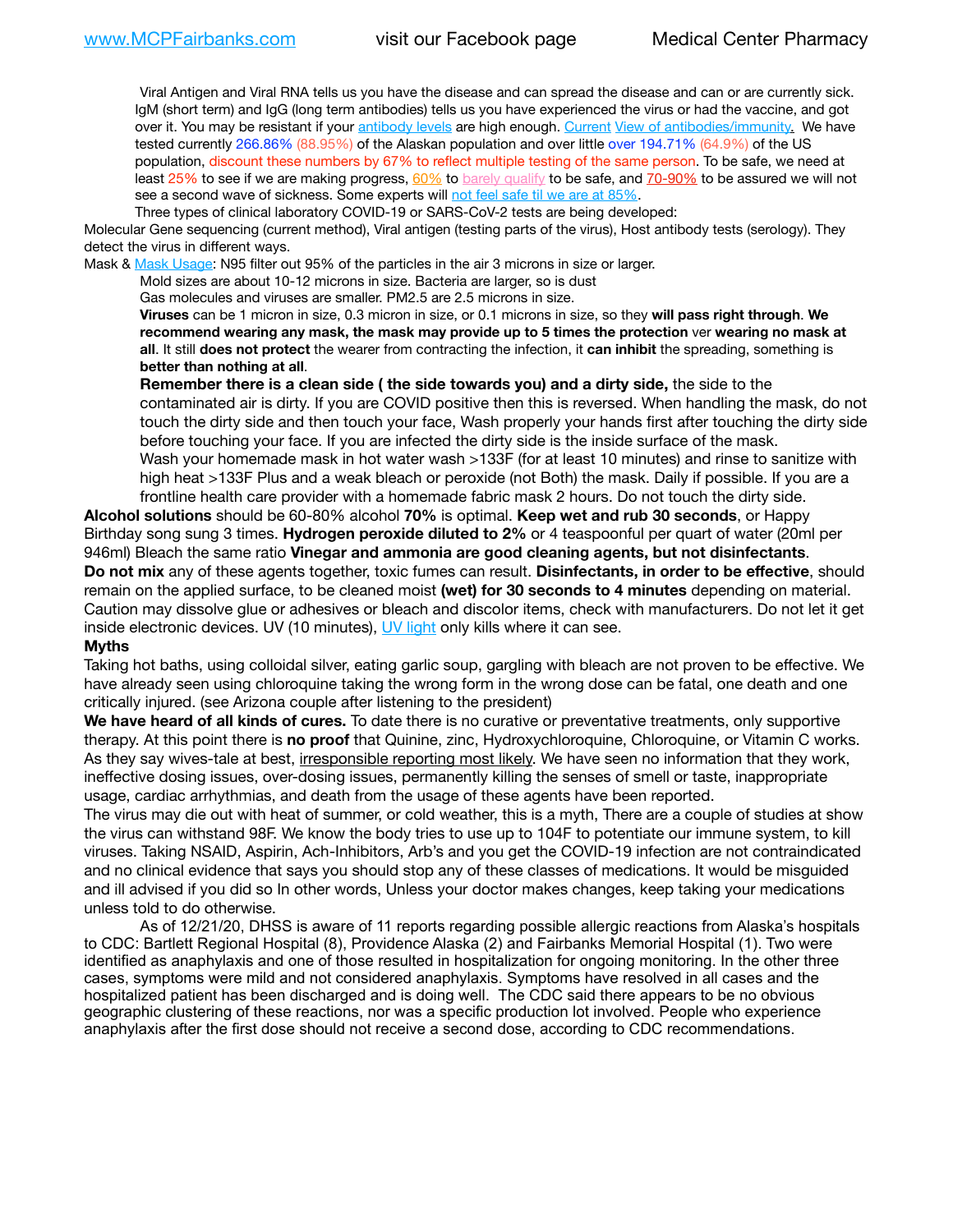Most Alaska adults have at least one ongoing condition that increases their chances of getting seriously ill with COVID-19.



| <b>Conflict</b>                                | <b>Combat Death</b> | Past 24 hours |
|------------------------------------------------|---------------------|---------------|
| <b>Revolutionary War</b>                       | 8,000               |               |
| <b>Civil War</b>                               | 214,938             |               |
| <b>World War I</b>                             | 53,402              |               |
| <b>World War II</b>                            | 291,557             |               |
| <b>Korean Conflict</b>                         | 33,686              |               |
| Vietnam                                        | 47,424              |               |
| <b>Gulf War</b>                                | 149                 |               |
| Afghanistan                                    | 1,833               |               |
| Iraq                                           | 3,836               |               |
| <b>1918 Flu</b>                                | 675,000             |               |
| 9/11 deaths                                    | 2,977               |               |
| COVID19 deaths from 1/20/2020<br>to 04/28/2021 | 574,280             | 1,006         |

Check our website [www.MCPFairbanks.com](http://www.MCPFairbanks.com) for the 13 testing sites in the interior of Alaska.

Alaska is in Phase 2, Where everyone over the age of 16 years old qualify to receive the vaccination. Those under the age of 16 will be announced at a later time, pending research results from The companies producing the vaccines and the FDA approval process. Be sure to keep and save your proof of vaccination cards as you may need it for travel purposes in the future.

Gao Fu, the director of the China Centers for Disease Control, admitted on 4/10/2021 that the country's vaccines don't exactly give Covid-19 a knockout blow. One study from Brazil found that the vaccine from the Chinese company Sinovac was 50.4% effective, compared to Pfizer's 97%. Fu said the government is looking for ways to boost effectiveness.

# Many Alaskans live with underlying health concerns

You can not change your age but you can affect change with other risk factors. Nov. 17, 2020 for more information check out [Alaska DHSS Insights](http://dhss.alaska.gov/dph/Epi/id/Pages/COVID-19/blog/20201117.aspx)

Epidemiologists within the Section of Chronic Disease Prevention and Health Promotion analyzed reports from about 8,500 randomly-selected Alaska adults who participated in the annual [Behavioral Risk Factor Surveillance System \(BRFSS\)](http://dhss.alaska.gov/dph/Chronic/Pages/brfss/default.aspx) telephone survey between 2016 and 2018. About 67% of Alaska adults — two out of three — have at least one of the following ongoing health concerns that have been shown to increase chances for serious illness from COVID-19: